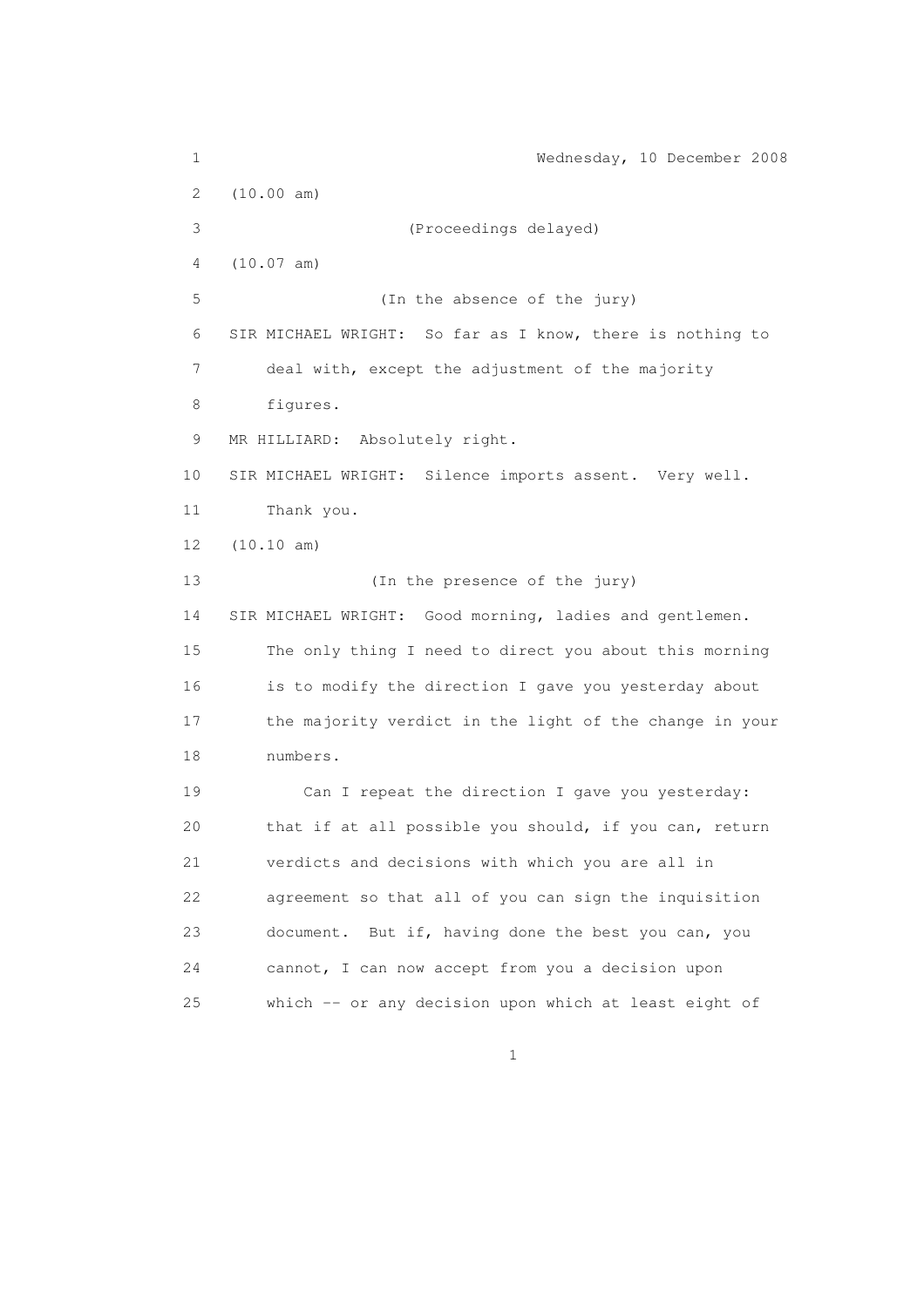1 you are agreed.

 2 So it's ten to none, nine to one, or eight to two. 3 It's again obviously desirable that your decisions are 4 unanimous ones if that is possible, so that all ten of 5 you can sign the inquisition document. If you can't, 6 the position is the same as it was yesterday, modified 7 as to numbers. 8 I can accept majority decisions of, as I say, nine 9 to one or eight to two, so long as the nine or the eight 10 are the same in relation to all the decisions about 11 which you have reached that majority agreement. 12 Again as I said to you yesterday, there is no 13 pressure, you are under absolutely no pressure, even 14 though you have lost one of your number, so take as long 15 as you need to arrive at these agreements; and I will 16 ask you now please to withdraw with your ushers and 17 continue your deliberations. 18 (10.12 am) 19 (The jury retire) 20 SIR MICHAEL WRIGHT: Thank you all. 21 (10.13 am) 22 (Court rise) 23 (4.30 pm) 24 (In the absence of the jury) 25 SIR MICHAEL WRIGHT: I will repeat what I have been

2